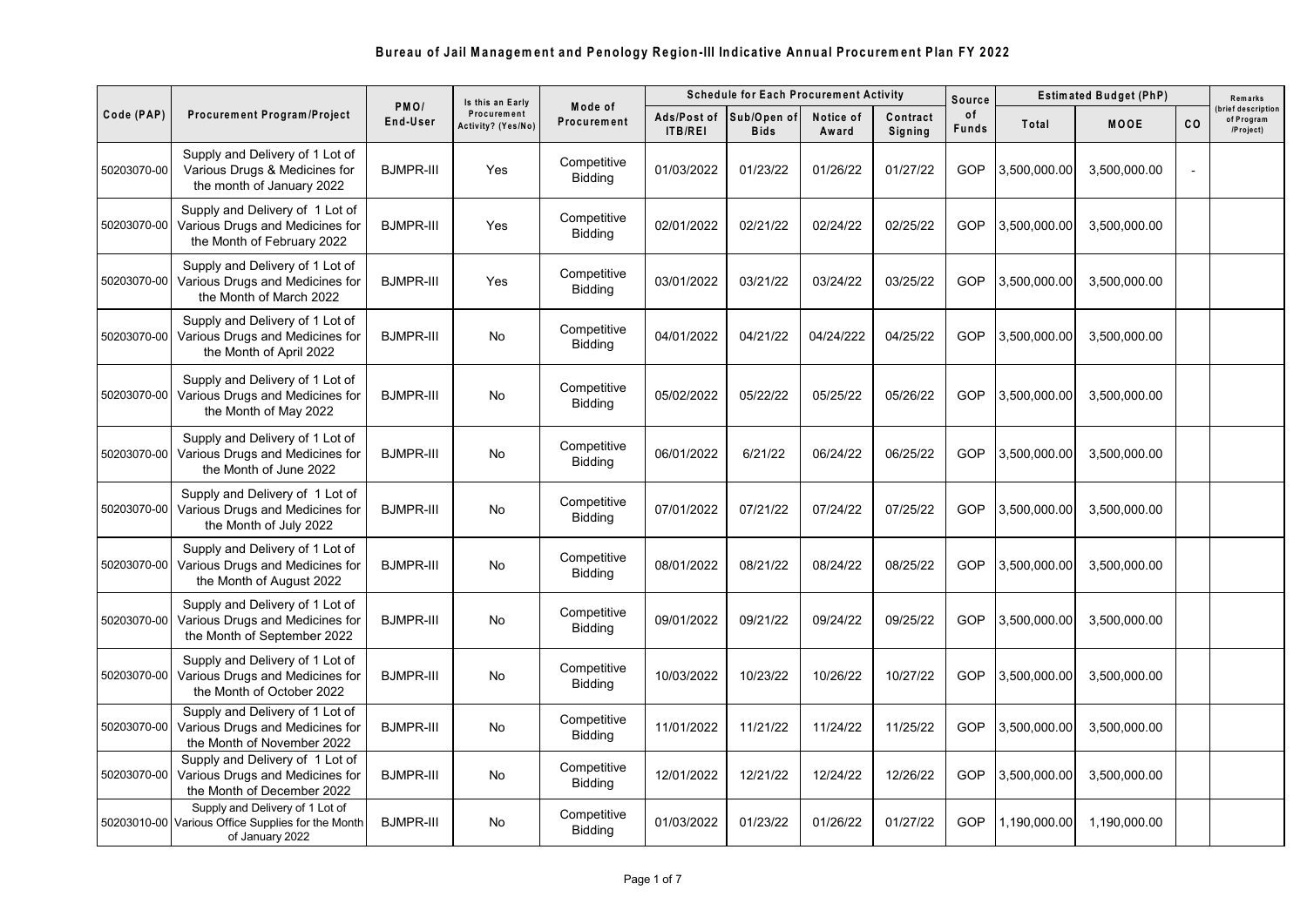|             | Supply and Delivery of 1 Lot of<br>50203010-00 Various Office Supplies for the Month<br>of February 2022                                            | <b>BJMPR-III</b> | <b>No</b> | Competitive<br><b>Bidding</b> | 02/01/2022 | 02/21/22 | 02/24/22  | 02/25/22 | GOP | 1,190,000.00 | 1.190.000.00 |  |
|-------------|-----------------------------------------------------------------------------------------------------------------------------------------------------|------------------|-----------|-------------------------------|------------|----------|-----------|----------|-----|--------------|--------------|--|
|             | Supply and Delivery of 1 Lot of<br>50203010-00 Various Office Supplies for the Month<br>of March 2022                                               | <b>BJMPR-III</b> | No        | Competitive<br><b>Bidding</b> | 03/01/2022 | 03/21/22 | 03/24/22  | 03/25/22 | GOP | 1,190,000.00 | 1,190,000.00 |  |
|             | Supply and Delivery of 1 Lot of<br>50203010-00 Various Office Supplies for the Month<br>of April 2022                                               | <b>BJMPR-III</b> | No        | Competitive<br><b>Bidding</b> | 04/01/2022 | 04/21/22 | 04/24/222 | 04/25/22 | GOP | 1,190,000.00 | 1,190,000.00 |  |
|             | Supply and Delivery of 1 Lot of<br>50203010-00 Various Office Supplies for the Month<br>of May 2022                                                 | <b>BJMPR-III</b> | No        | Competitive<br><b>Bidding</b> | 05/02/2022 | 05/22/22 | 05/25/22  | 05/26/22 | GOP | 1,190,000.00 | 1,190,000.00 |  |
|             | Supply and Delivery of 1 Lot of<br>50203010-00 Various Office Supplies for the Month<br>of June 2022                                                | <b>BJMPR-III</b> | No        | Competitive<br>Bidding        | 06/01/2022 | 6/21/22  | 06/24/22  | 06/25/22 | GOP | 1,190,000.00 | 1,190,000.00 |  |
|             | Supply and Delivery of 1 Lot of<br>50203010-00 Various Office Supplies for the Month<br>of July 2022                                                | <b>BJMPR-III</b> | No        | Competitive<br><b>Bidding</b> | 07/01/2022 | 07/21/22 | 07/24/22  | 07/25/22 | GOP | 1,190,000.00 | 1,190,000.00 |  |
| 50203010-00 | Procurement of 1 Lot of Various<br>Office Supplies for the Month of<br>August 2022                                                                  | <b>BJMPR-III</b> | No        | Competitive<br>Bidding        | 08/01/2022 | 08/21/22 | 08/24/22  | 08/25/22 | GOP | 1,190,000.00 | 1,190,000.00 |  |
|             | Supply and Delivery of 1 Lot of<br>50203010-00 Various Office Supplies for the Month<br>of September 2022                                           | <b>BJMPR-III</b> | No        | Competitive<br><b>Bidding</b> | 09/01/2022 | 09/21/22 | 09/24/22  | 09/25/22 | GOP | 1,190,000.00 | 1,190,000.00 |  |
|             | Supply and Delivery of 1 Lot of<br>50203010-00 Various Office Supplies for the Month<br>of October 2022                                             | <b>BJMPR-III</b> | No        | Competitive<br><b>Bidding</b> | 10/03/2022 | 10/23/22 | 10/26/22  | 10/27/22 | GOP | 1,190,000.00 | 1,190,000.00 |  |
|             | Supply and Delivery of 1 Lot of<br>50203010-00 Various Office Supplies for the Month<br>of November 2022                                            | <b>BJMPR-III</b> | <b>No</b> | Competitive<br><b>Bidding</b> | 11/01/2022 | 11/21/22 | 11/24/22  | 11/25/22 | GOP | 1,190,000.00 | 1,190,000.00 |  |
|             | Supply and Delivery of 1 Lot of<br>50203010-00 Various Office Supplies for the Month<br>of December 2022                                            | <b>BJMPR-III</b> | No        | Competitive<br><b>Bidding</b> | 12/01/2022 | 12/21/22 | 12/24/22  | 12/26/22 | GOP | 1,190,000.00 | 1,190,000.00 |  |
| 50203990-00 | Supply and Delivery of 1 Lot of<br>Various Rehabilitation Supplies-<br>Yellow T-shirt, Brown Pants &<br>Hygienic of PDL for 1st Quarter<br>2022     | <b>BJMPR-III</b> | <b>No</b> | Competitive<br><b>Bidding</b> | 02/04/2022 | 02/24/22 | 02/27/22  | 02/28/22 | GOP | 4,690,000.00 | 4.690.000.00 |  |
| 50203990-00 | Supply and Delivery of 1 Lot<br>Various Rehabilitation Supplies-<br>Yellow T-shirt, Brown Pants &<br>Hygienic of PDL for 2nd Quarter<br>2022        | <b>BJMPR-III</b> | No        | Competitive<br><b>Bidding</b> | 05/06/2022 | 05/26/22 | 05/29/22  | 05/30/22 | GOP | 4,690,000.00 | 4,690,000.00 |  |
| 50203990-00 | Supply and Delivery of 1 Lot<br>Various Rehabilitation Supplies-<br>Yellow T-shirt, Brown Pants &<br>Hygienic of PDL for the 3rd<br>Quarter 2023    | <b>BJMPR-III</b> | No        | Competitive<br><b>Bidding</b> | 08/05/2022 | 05/25/22 | 08/28/22  | 08/29/22 | GOP | 4,690,000.00 | 4,690,000.00 |  |
| 50203990-00 | Supply and Delivery of 1 Lot of<br>Various Rehabilitation Supplies-<br>Yellow T-shirt, Brown Pants &<br>Hygienic of PDL for the 4th<br>Quarter 2022 | <b>BJMPR-III</b> | <b>No</b> | Competitive<br><b>Bidding</b> | 11/04/2022 | 11/24/22 | 11/27/22  | 11/28/22 | GOP | 4.690.000.00 | 4.690.000.00 |  |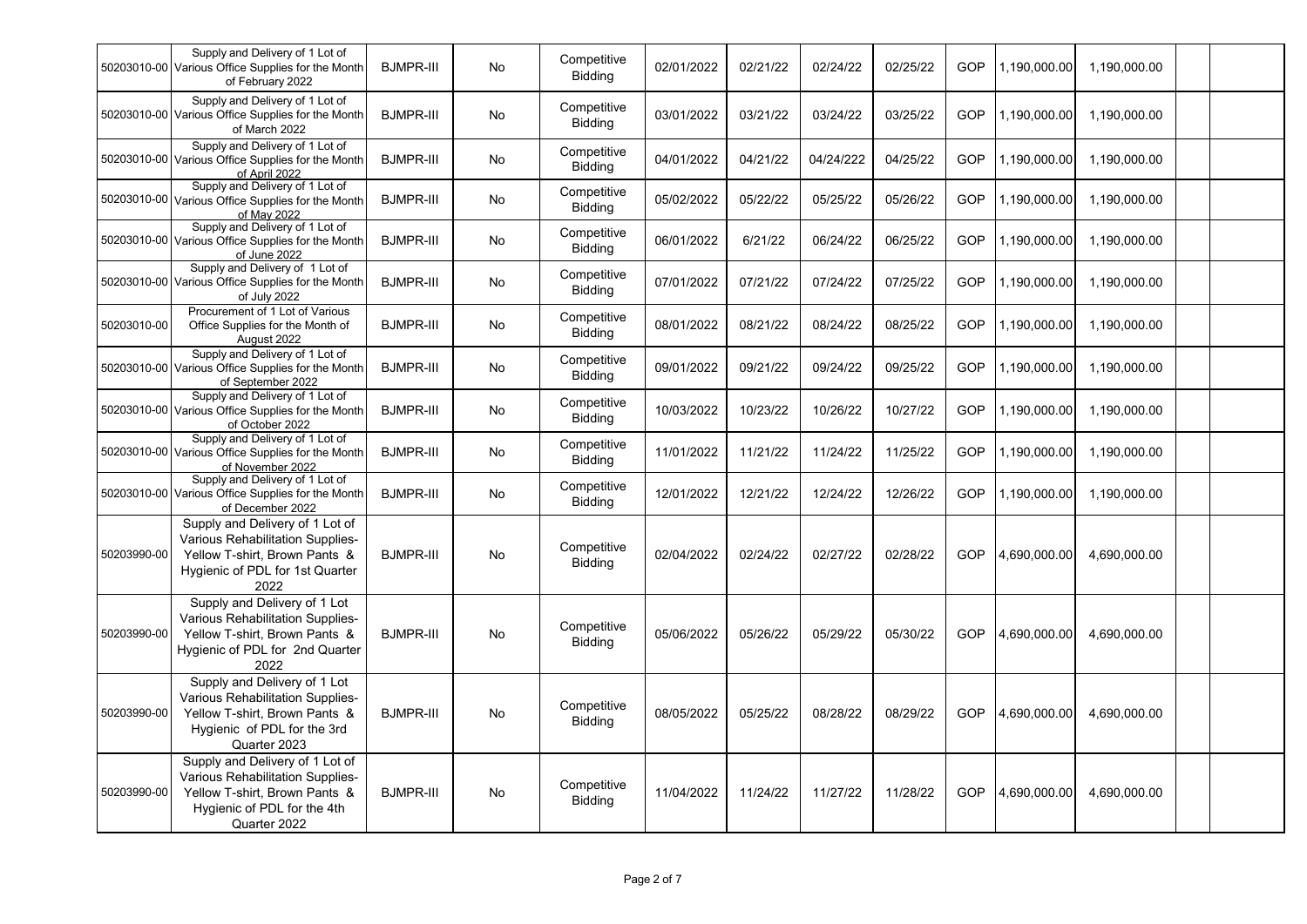| 50203990-00 | Supply and Delivery of<br>Custome/Uniform & Other<br>Supplies for Cultural & Athletic<br>Activities of BJMP Region III<br>Personnel | <b>BJMPR-III</b>          | No | Competitive<br><b>Bidding</b> | 06/18/2021  |          | 07/05/2021 07/09/2021 07/11/2021 |           | GOP | 991,340.00 | 991,340.00 |  |  |
|-------------|-------------------------------------------------------------------------------------------------------------------------------------|---------------------------|----|-------------------------------|-------------|----------|----------------------------------|-----------|-----|------------|------------|--|--|
|             | <b>Repair and Maintence-Other Structure</b>                                                                                         |                           |    |                               |             |          |                                  |           |     |            |            |  |  |
| 50213040-99 | Provision of Guard House and<br>reception area                                                                                      | Cabanatuan<br>DJ-MD       | No | NP (53.9) SVP                 | January     | January  | February                         | February  |     | 600,000.00 | 600,000.00 |  |  |
| 50213040-99 | Provision of Guard House and<br>reception area                                                                                      | Cabanatuan<br>DJ-FD       | No | NP (53.9) SVP                 | February    | February | March                            | March     | GOP | 400,000.00 | 400,000.00 |  |  |
| 50213040-99 | Provision of ALS/ Learning<br>Classroom and Multi-purpose<br>area                                                                   | San Jose DJ               | No | Competitive<br><b>Bidding</b> | April       | April    | May                              | May       | GOP | 550,000.00 | 550,000.00 |  |  |
| 50213040-99 | Provision of water system                                                                                                           | Cabanatuan<br>DJ-MD       | No | NP (53.9) SVP                 | May         | May      | June                             | June      |     | 700,000.00 | 700,000.00 |  |  |
| 50213040-99 | Provision of water system                                                                                                           | Cabanatuan<br>DJ-FD       | No | NP (53.9) SVP                 | July        | July     | August                           | August    |     | 350,000.00 | 350,000.00 |  |  |
| 50213040-99 | Provision of Admin, Health and<br>Warden Office                                                                                     | Tarlac CJ- FD             | No | NP (53.9) SVP                 | August      | August   | September                        | September | GOP | 550,000.00 | 550,000.00 |  |  |
| 50213040-99 | Improvement of Kitchen and<br>personnel quarters                                                                                    | Tarlac CJ-FD              | No | Competitive<br><b>Bidding</b> | October     | October  | November                         | November  | GOP | 500,000.00 | 500,000.00 |  |  |
| 50213040-99 | Provision of Admin and Warden<br>Office                                                                                             | Plaridel MJ-<br><b>MD</b> | No | Competitive<br><b>Bidding</b> | November    | November | December                         | December  | GOP | 600,000.00 | 600,000.00 |  |  |
|             | Repair and Maintenance-Other Equipment                                                                                              |                           |    |                               |             |          |                                  |           |     |            |            |  |  |
| 50215010-01 | Maintenance of Motor Vehicles                                                                                                       | <b>BJMPR-III</b>          | No | NP(53.9)SVP                   | 1st Quarter | February | March                            | March     | GOP | 65,000.00  | 65,000.00  |  |  |
| 50215010-01 | Maintenance of Motor Vehicles                                                                                                       | <b>BJMPR-III</b>          | No | NP(53.9)SVP                   | 2nd Quarter | April    | May                              | May       | GOP | 65,000.00  | 65,000.00  |  |  |
| 50215010-01 | Maintenance of Motor Vehicles                                                                                                       | <b>BJMPR-III</b>          | No | NP(53.9)SVP                   | 3rd Quarter | July     | August                           | August    | GOP | 65,000.00  | 65,000.00  |  |  |
| 50215010-01 | Maintenance of Motor Vehicles                                                                                                       | <b>BJMPR-III</b>          | No | NP(53.9)SVP                   | 4th Quarter | October  | November                         | November  | GOP | 65,000.00  | 65,000.00  |  |  |
| 50213050-02 | Repair of Office Equipment                                                                                                          | <b>BJMPR-III</b>          | No | NP(53.9) SVP                  | 1st Quarter | February | March                            | March     | GOP | 35,000.00  | 35,000.00  |  |  |
| 50213050-02 | Repair of Office Equipment                                                                                                          | <b>BJMPR-III</b>          | No | NP(53.9) SVP                  | 2nd Quarter | April    | May                              | May       | GOP | 35,000.00  | 35,000.00  |  |  |
| 50213050-02 | Repair of Office Equipment                                                                                                          | <b>BJMPR-III</b>          | No | NP(53.9) SVP                  | 3rd Quarter | July     | August                           | August    | GOP | 35,000.00  | 35,000.00  |  |  |
| 50213050-02 | Repair of Office Equipment                                                                                                          | <b>BJMPR-III</b>          | No | NP(53.9) SVP                  | 4th Quarter | October  | November                         | November  | GOP | 35,000.00  | 35,000.00  |  |  |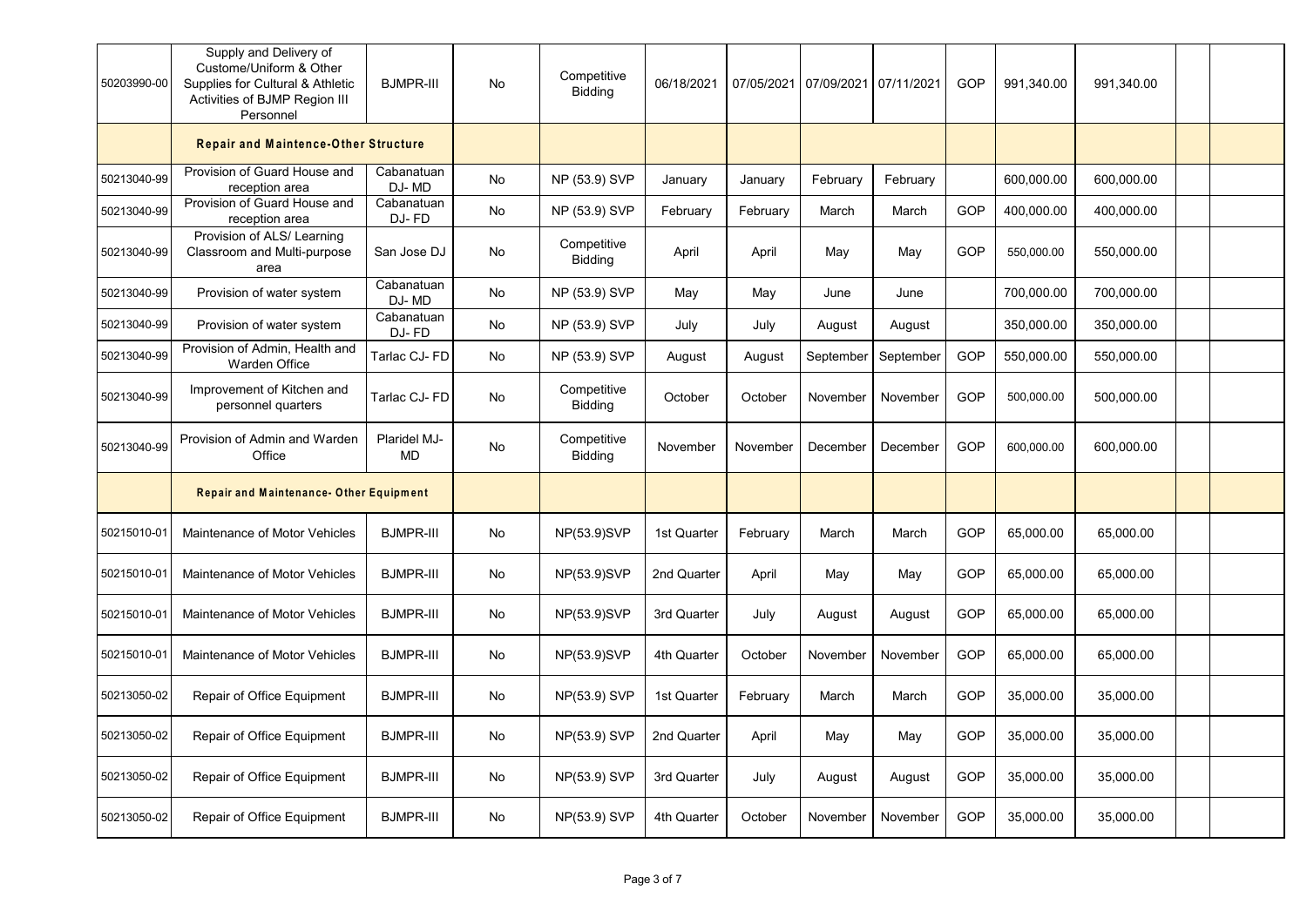|             | <b>Office Supplies and Other Supplies</b>                                                    |                  |    |                           |            |            |                                  |                       |     |            |            |  |
|-------------|----------------------------------------------------------------------------------------------|------------------|----|---------------------------|------------|------------|----------------------------------|-----------------------|-----|------------|------------|--|
| 50203080-00 | Procurement of Various Medical<br>Dental and Laboratory Supplies<br>for the 1st Quarter 2022 | <b>BJMPR-III</b> | No | NP(53.9) SVP              | 02/20/2022 |            | 02/27/2022 03/01/2022 03/04/2022 |                       | GOP | 300,000.00 | 300,000.00 |  |
| 50203080-00 | Procurement of Various Medical<br>Dental and Laboratory Supplies<br>for the 2nd Quarter 2022 | <b>BJMPR-III</b> | No | NP(53.9) SVP              | 04/20/2022 |            | 04/27/2022 05/01/2022            | 05/04/2022            | GOP | 300,000.00 | 300,000.00 |  |
| 50203080-00 | Procurement of Various Medical<br>Dental and Laboratory Supplies<br>for the 3rd Quarter 2022 | <b>BJMPR-III</b> | No | NP(53.9) SVP              | 07/20/2022 |            | 07/27/2022 08/01/2022 08/04/2022 |                       | GOP | 300,000.00 | 300,000.00 |  |
| 50203080-00 | Procurement of Various Medical<br>Dental and Laboratory Supplies<br>for the 4th Quarter 2022 | <b>BJMPR-III</b> | No | NP(53.9) SVP              | 10/20/2022 | 10/27/2022 | 11/01/2022 11/04/2022            |                       | GOP | 300,000.00 | 300,000.00 |  |
| 50203120-00 | Procurement of Military, Police<br>and Traffic Supplies for the 1st<br>Semester CY 2022      | <b>BJMPR-III</b> | No | NP(53.9) SVP              | 04/17/2022 | 04/24/2022 | 04/25/2022 04/28/2022            |                       | GOP | 114,600.00 | 114,600.00 |  |
| 50203120-00 | Procurement of Military, Police<br>and Traffic Supplies for the 2nd<br>Semester CY 2022      | <b>BJMPR-III</b> | No | NP(53.9) SVP              | 08/24/2022 | 08/28/2022 | 08/30/2022 08/31/2022            |                       | GOP | 114,600.00 | 114,600.00 |  |
| 50203120-00 | Procurement of Tires and<br>Batteries for CY 2021-1st<br>Quarter                             | <b>BJMPR-III</b> | No | NP(53.9) SVP              | 02/14/2022 | 02/22/22   |                                  | 02/24/2022 02/25/2022 | GOP | 247,900.00 | 247,900.00 |  |
| 50203120-00 | Procurement of Tires and<br>Batteries for CY 2021-2nd<br>Quarter                             | <b>BJMPR-III</b> | No | NP(53.9) SVP              | 05/14/2022 | 05/22/2022 | 05/24/2022                       | 05/25/2022            | GOP | 247,900.00 | 247,900.00 |  |
|             | <b>Printing and Publication</b>                                                              |                  |    |                           |            |            |                                  |                       |     |            |            |  |
| 50205030-00 | Printing and Publication (1st<br>Quarter 2022)                                               | <b>BJMPR-III</b> | No | NP(53.9)SVP               | 02/27/2022 | 03/06/2022 | 03/09/2022 03/10/2022            |                       | GOP | 350,000.00 | 350,000.00 |  |
| 50205030-00 | Printing and Publication (2nd<br>Quarter 2022)                                               | <b>BJMPR-III</b> | No | NP(53.9)SVP               | 04/16/2022 | 04/22/2022 | 04/23/2022 04/25/2022            |                       | GOP | 350,000.00 | 350,000.00 |  |
| 50205030-00 | Printing and Publication (3rd<br>Quarter 2022)                                               | <b>BJMPR-III</b> | No | NP(53.9)SVP               | 07/18/2022 | 07/25/2022 | 07/26/2022 07/28/2022            |                       | GOP | 350,000.00 | 350,000.00 |  |
| 50205030-00 | Printing and Publication (4th<br>Quarter 2022)                                               | <b>BJMPR-III</b> | No | NP(53.9)SVP               | 10/04/2022 | 10/17/2022 | 10/21/2022                       | 10/23/2022            | GOP | 350,000.00 | 350,000.00 |  |
|             | <b>Fuel, Oil and Lubricant</b>                                                               |                  |    |                           |            |            |                                  |                       |     |            |            |  |
| 50203090-00 | Procurement of Fuel. Oil and<br>Lubricant for the month of<br>January 2022                   | <b>BJMPR-III</b> | No | <b>Direct Contracting</b> |            | N/A        |                                  |                       | GOP | 190,200.00 | 190,200.00 |  |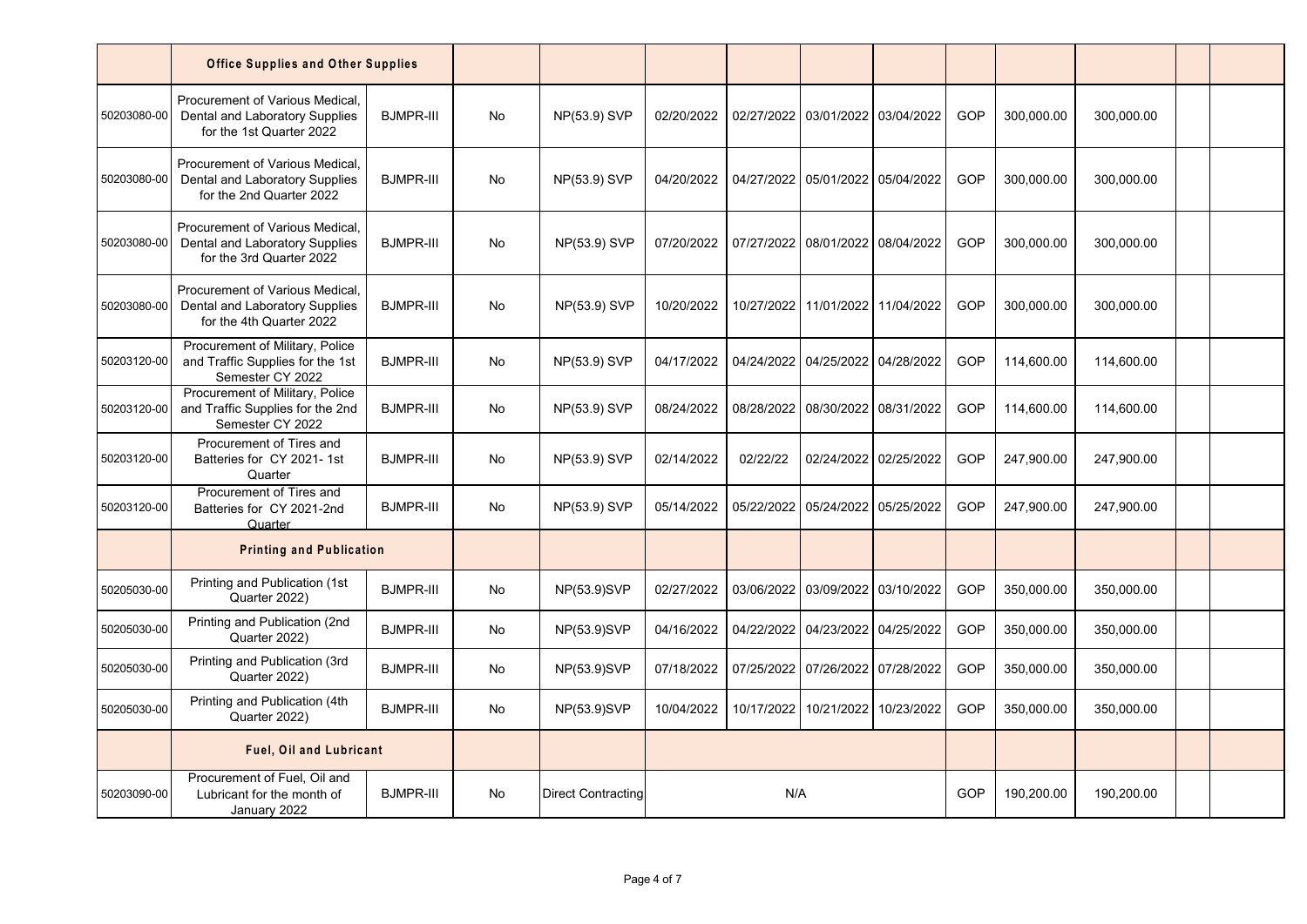| 50203090-00 | Procurement of Fuel, Oil and<br>Lubricant for the month of<br>February 2022           | <b>BJMPR-III</b> | No                           | <b>Direct Contracting</b> | N/A         | GOP | 190,200.00    | 190,200.00    |  |  |
|-------------|---------------------------------------------------------------------------------------|------------------|------------------------------|---------------------------|-------------|-----|---------------|---------------|--|--|
| 50203090-00 | Procurement of Fuel, Oil and<br>Lubricant for the month of March<br>2022              | <b>BJMPR-III</b> | No                           | <b>Direct Contracting</b> | N/A         | GOP | 190,200.00    | 190,200.00    |  |  |
| 50203090-00 | Procurement of Fuel, Oil and<br>Lubricant for the month of April<br>2022              | <b>BJMPR-III</b> | $\operatorname{\mathsf{No}}$ | <b>Direct Contracting</b> | N/A         | GOP | 190,200.00    | 190,200.00    |  |  |
| 50203090-00 | Procurement of Fuel, Oil and<br>Lubricant for the month of May<br>2022                | <b>BJMPR-III</b> | No                           | <b>Direct Contracting</b> | N/A         | GOP | 190,200.00    | 190,200.00    |  |  |
| 50203090-00 | Procurement of Fuel, Oil and<br>Lubricant for the month of June<br>2022               | <b>BJMPR-III</b> | No                           | <b>Direct Contracting</b> | N/A         | GOP | 190,200.00    | 190,200.00    |  |  |
| 50203090-00 | Procurement of Fuel, Oil and<br>Lubricant for the month of July<br>2022               | <b>BJMPR-III</b> | No                           | <b>Direct Contracting</b> | N/A         | GOP | 190,200.00    | 190,200.00    |  |  |
|             | Procurement of Fuel, Oil and<br>50203090-00 Lubricant for the month of August<br>2022 | <b>BJMPR-III</b> | No                           | <b>Direct Contracting</b> | N/A         | GOP | 190,200.00    | 190,200.00    |  |  |
| 50203090-00 | Procurement of Fuel, Oil and<br>Lubricant for the month of<br>September 2022          | <b>BJMPR-III</b> | No                           | <b>Direct Contracting</b> | N/A         | GOP | 190,200.00    | 190,200.00    |  |  |
| 50203090-00 | Procurement of Fuel, Oil and<br>Lubricant for the months of<br>October 2022           | <b>BJMPR-III</b> | No                           | <b>Direct Contracting</b> | N/A         | GOP | 190,200.00    | 190,200.00    |  |  |
| 50203090-00 | Procurement of Fuel, Oil and<br>Lubricant for the month of<br>November 2022           | <b>BJMPR-III</b> | No                           | <b>Direct Contracting</b> | N/A         | GOP | 190,200.00    | 190,200.00    |  |  |
| 50203090-00 | Procurement of Fuel, Oil and<br>Lubricant for the month of<br>December 2022           | <b>BJMPR-III</b> | $\operatorname{\mathsf{No}}$ | <b>Direct Contracting</b> | N/A         | GOP | 190,200.00    | 190,200.00    |  |  |
|             | <b>Prisoner's Subsistence Allowance</b>                                               |                  |                              |                           |             |     |               |               |  |  |
| 50203050-00 | Prisoner's Subsistence Allowance<br>for the Month of January 2022                     | <b>BJMPR-III</b> | No                           | Shopping/SVP              | 1st Quarter | GOP | 18,400,000.00 | 18,400,000.00 |  |  |
| 50203050-00 | Prisoner's Subsistence Allowance<br>for the Month of February 2022                    | <b>BJMPR-III</b> | No                           | Shopping                  |             | GOP | 18,400,000.00 | 18,400,000.00 |  |  |
| 50203050-00 | Prisoner's Subsistence Allowance<br>for the Month of March 2022                       | <b>BJMPR-III</b> | No                           | Shopping                  |             | GOP | 18,400,000.00 | 18,400,000.00 |  |  |
| 50203050-00 | Prisoner's Subsistence Allowance<br>for the Month of April 2022                       | <b>BJMPR-III</b> | No                           | Shopping                  | 2nd Quarter | GOP | 18,400,000.00 | 18,400,000.00 |  |  |
| 50203050-00 | Prisoner's Subsistence Allowance<br>for the Month of May 2022                         | <b>BJMPR-III</b> | No                           | Shopping                  |             | GOP | 18,400,000.00 | 18,400,000.00 |  |  |
|             |                                                                                       |                  |                              |                           |             |     |               |               |  |  |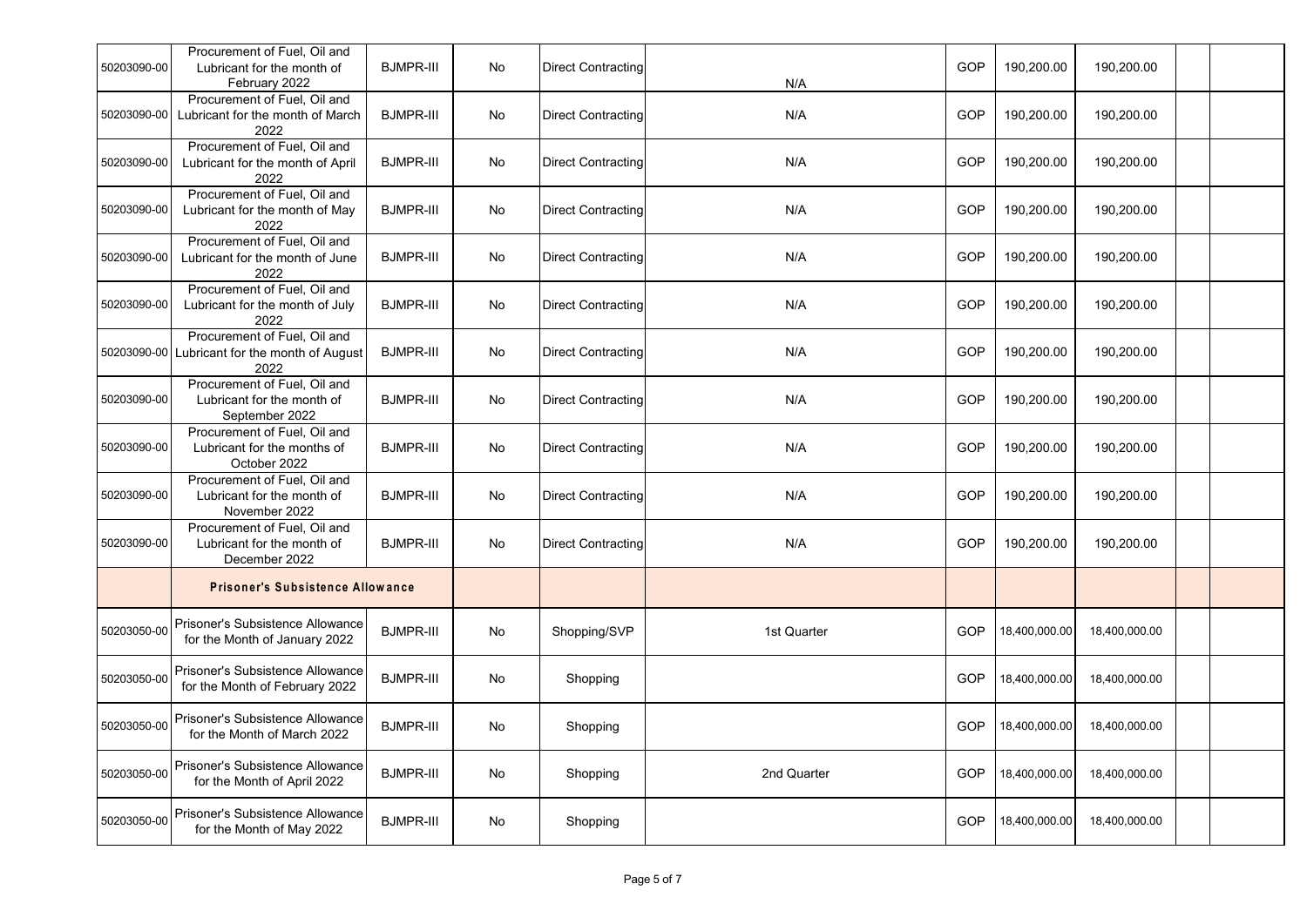| 50203050-00 | Prisoner's Subsistence Allowance<br>for the Month of June 2022      | <b>BJMPR-III</b> | No | Shopping                     |             | GOP | 18,400,000.00 | 18,400,000.00 |  |
|-------------|---------------------------------------------------------------------|------------------|----|------------------------------|-------------|-----|---------------|---------------|--|
| 50203050-00 | Prisoner's Subsistence Allowance<br>for the Month of July 2022      | <b>BJMPR-III</b> | No | Shopping                     | 3rd Quarter | GOP | 18,400,000.00 | 18,400,000.00 |  |
| 50203050-00 | Prisoner's Subsistence Allowance<br>for the Month of August 2022    | <b>BJMPR-III</b> | No | Shopping                     |             | GOP | 18,400,000.00 | 18,400,000.00 |  |
| 50203050-00 | Prisoner's Subsistence Allowance<br>for the Month of September 2022 | <b>BJMPR-III</b> | No | Shopping                     |             | GOP | 18,400,000.00 | 18,400,000.00 |  |
| 50203050-00 | Prisoner's Subsistence Allowance<br>for the Month of October 2022   | <b>BJMPR-III</b> | No | Shopping                     | 4th Quarter | GOP | 18,400,000.00 | 18,400,000.00 |  |
| 50203050-00 | Prisoner's Subsistence Allowance<br>for the Month of November 2022  | <b>BJMPR-III</b> | No | Shopping                     |             | GOP | 18,400,000.00 | 18,400,000.00 |  |
| 50203050-00 | Prisoner's Subsistence Allowance<br>for the Month of December 2022  | <b>BJMPR-III</b> | No | Shopping                     |             | GOP | 18,400,000.00 | 18,400,000.00 |  |
|             | <b>OTHERS</b>                                                       |                  |    |                              |             |     |               |               |  |
| 50215030-00 | Insurance Expense                                                   | <b>BJMPR-III</b> | No | NP 53.5-Agency-<br>to-Agency | Annually    | GOP | 275,488.00    | 275,488.00    |  |
| 50204020-00 | <b>Electricity Bill</b>                                             | <b>BJMPR-III</b> | No | <b>Direct Contracting</b>    | Annually    | GOP | 10,596,900.00 | 10,596,900.00 |  |
| 50204010-00 | <b>Water Bill</b>                                                   | <b>BJMPR-III</b> | No | <b>Direct Contracting</b>    | Annually    | GOP | 8,258,600.00  | 8,258,600.00  |  |
| 50205020-02 | Telephone Bill                                                      | <b>BJMPR-III</b> | No | <b>Direct Contracting</b>    | Annually    | GOP | 360,000.00    | 360,000.00    |  |
| 50205030-00 | <b>Internet Bill</b>                                                | <b>BJMPR-III</b> | No | Direct Contracting           | Annually    | GOP | 226,000.00    | 226,000.00    |  |
| 50205030-00 | Taxes, Duties and Licenses                                          | <b>BJMPR-III</b> | No | NP 53.5-Agency-<br>to-Agency | Annually    | GOP | 40,691.00     | 40,691.00     |  |
| 50205030-00 | <b>Fidelity Bond</b>                                                | <b>BJMPR-III</b> | No | NP 53.5-Agency-<br>to-Agency | Annually    | GOP | 300,769.00    | 300,769.00    |  |
| 50205010-00 | Postage and Courrier Services                                       | <b>BJMPR-III</b> | No | <b>Direct Contracting</b>    | N/A         | GOP | 18,000.00     | 18,000.00     |  |
| 50202010-00 | Seminars and Workshops                                              | <b>BJMPR-III</b> | No | NP(53.9) SVP                 | N/A         | GOP | 669,912.00    | 669,912.00    |  |
|             |                                                                     |                  |    |                              |             |     |               |               |  |

**327,835,100.00 327,835,100.00 0.00**